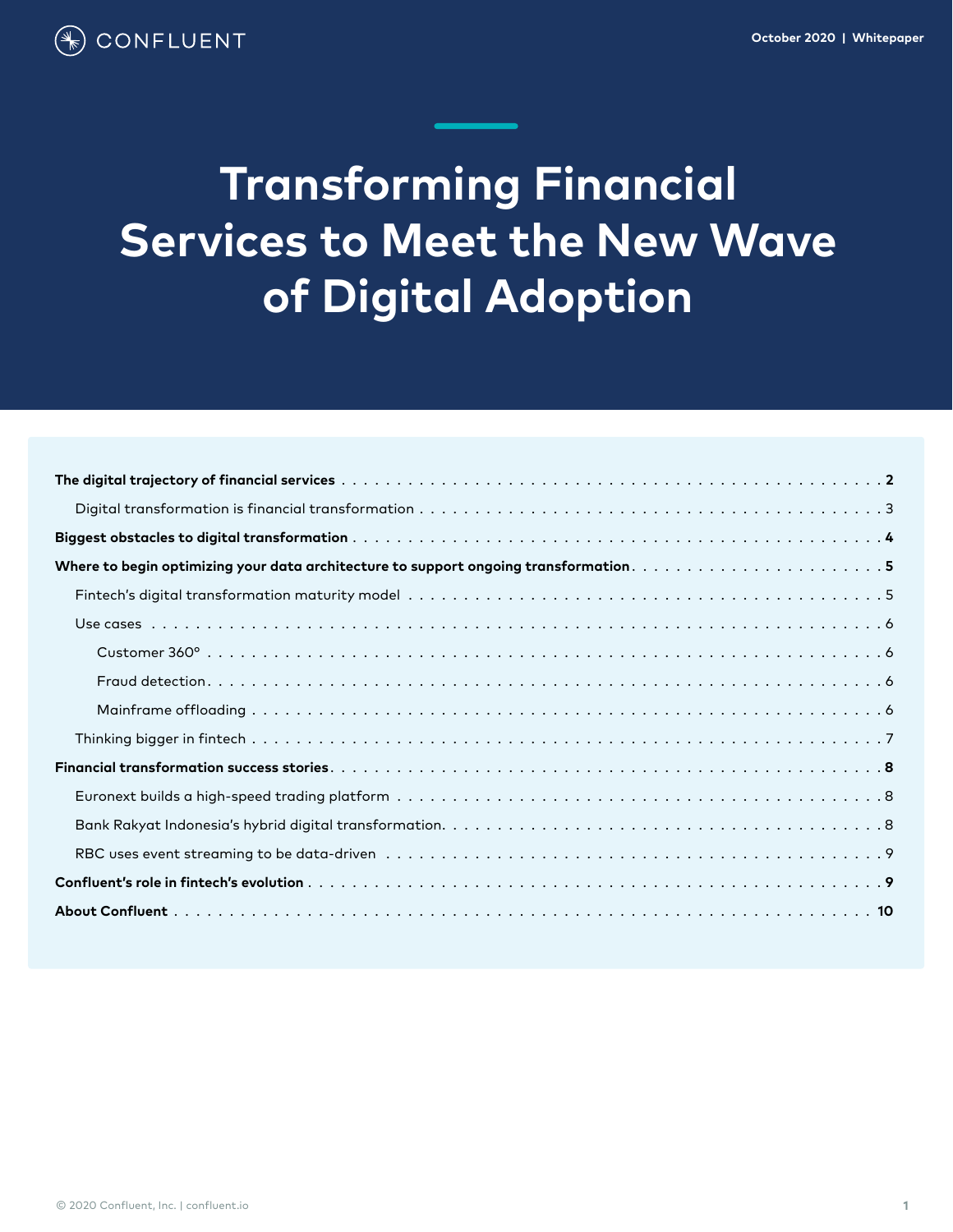# <span id="page-1-0"></span>The digital trajectory of financial services

The term *digital transformation* has become a unifying way of describing a lot of recent technology trends: the rise of the cloud, mobile connectivity, the emergence of microservices, machine learning (ML) applications, and the explosion of software-as-a-service (SaaS) everywhere you look. Digital transformation is upending traditional business processes both internally and for customers, with real-time data at the heart of nearly every process today. As companies rely upon more types of technology, most businesses are measured by both customers and stakeholders on their digital capability. Microsoft CEO Satya Nadella famously quipped that "Every company is now a software company," and this is certainly becoming more and more true in the world of financial services.

Take some of the leading banks as an example. In early 2020, [Bloomberg reported](https://www.bloomberg.com/news/articles/2020-02-06/jpmorgan-revamps-digital-strategy-team-after-three-leaders-exit#:~:text=JPMorgan%20Chase%20%26%20Co.%20is%20staking,a%20new%20team%20of%20executives.) that "JPMorgan Chase & Co. is staking its consumer-banking strategy on digital technology." In addition to a new team of executives, the company [has invested](https://www.fintechfutures.com/2019/07/jp-morgan-to-take-stake-in-10x-technologies/#:~:text=JP%20Morgan%20%E2%80%93%20a%20new%20investor,according%20to%20the%20Sky%20News.&text=In%20the%20UK%2C%2010x%20Future,onto%20its%20acquirer) in 10x Future Technologies, which takes customer data from multiple product-led systems so it exists in one central place. JPMorgan Chase, Wells Fargo, and Bank of America are [each reported to have nearly a \\$10B annual IT/tech](https://www.businessinsider.com/us-banking-tech-spend-forecast) spend these days.

Financial transformation applies digital technologies to solve business problems, drastically improve traditional processes, modernize middleware and front-end infrastructure, improve operational efficiency, and most importantly, better serve customers. The advent of real-time stock trading, predictive analytics and risk modeling, and integration of data with artificial intelligence (AI) to prevent fraud are all examples of the way financial services companies are innovating on a backbone of digital.

### [Accenture](https://www.accenture.com/us-en/insights/financial-services/digital-transformation-remaking-insurance) reports that retail bankers seek three core benefits through digital transformation of their operations:

of retail bankers want digital innovation to improve **customer loyalty**

think adopting new technologies will **increase market share**

### **43% 33% 30%**

think redesigning processes around digital will improve **employee retention**

But *digital transformation* has become a catchall phrase, often misused. There's a difference between a company that uses a lot of different kinds of software in an ad hoc way and one that puts digital transformation at the center of its strategy.

In financial services, every digital interaction creates a data event. The potential inherent in all this data is enormous, but for most companies, transactions are conducted and data is gathered through a myriad of disconnected systems. It's common for financial institutions to contend with passive data silos entrenched in individual lines of business. Extracting data from one and applying it to another is often a slow batch process.

True digital transformation implies real-time capability. And while some financial institutions have integrated ways of working with real-time data, it often comes at great cost in terms of money, time, and effort when built on the backs of legacy data systems. To truly transform, data must be connected and accessible in the cloud via cloud-native data systems. Software and systems must be put in place to solve for greater company pain points, not just one-off use cases.

In other words, the emphasis needs to be on the *transformational* aspect of digital, not simply adopting a bunch of standalone services that keep datasets isolated. For this reason, event streaming is fundamentally at the center of the modern computing stack.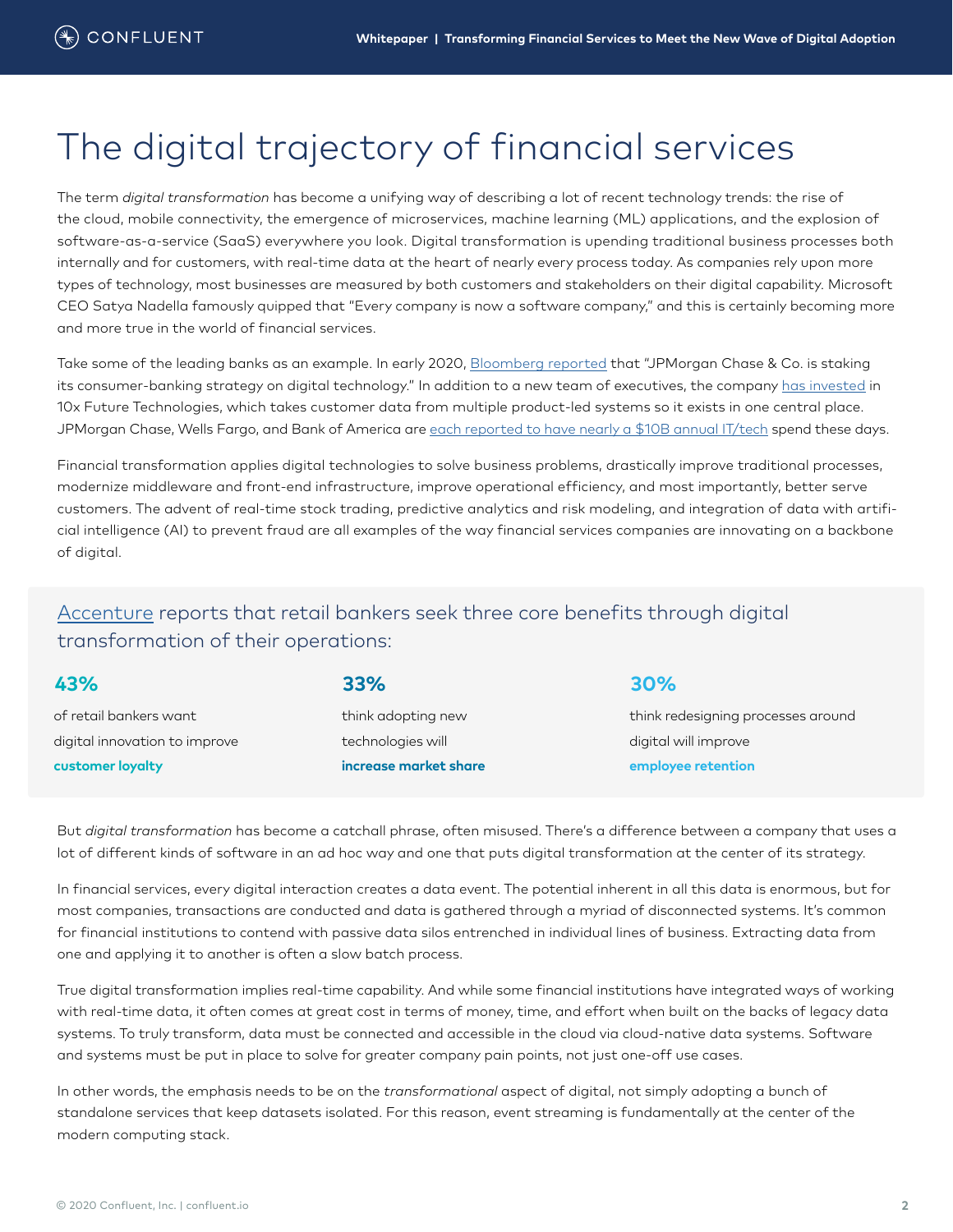# <span id="page-2-0"></span>Digital transformation is financial transformation

**Imagine that you are competing against a truly global, multi-service, low-cost, "digital bank: customers accessing their accounts through their mobile phones, paying with a tap on their wearables, sweeping savings to an ETF portfolio... offering no-fee, cross-border payments. Imagine if you faced a competitor bank like this, with a low and nimble footprint, prototyping new services quickly, managing regulatory compliance transparently, using an AI system to limit fraud losses, and hedging currency risk using cryptocurrencies. This competitor does not exist today. But in the next few years, it is a very real possibility. Now what?"**

— PwC's *[Financial Services Technology 2020 and Beyond: Embracing disruption](https://www.pwc.com/gx/en/financial-services/assets/pdf/technology2020-and-beyond.pdf)*

For years, the world's leading banks have been incrementally adopting digital channels and branchless technologies to deliver services while closing hundreds of physical branches. Going into a branch to take care of business is a dated concept. Consumers today expect to be able to conduct banking transactions almost entirely through their laptops and smartphones.

But in 2020, a year in which going into a physical bank went from being inconvenient to potentially dangerous, digital delivery of banking services became even more critical to business continuity. The pressure is intensifying for financial services companies to create a strategy at the center of their digital transformation efforts.

The core problem is that classic databases were built to store data you might need to access occasionally or sporadically—a model built assuming humans would manually access and control the data. But the modern model of banking does not rely on human intervention. Instead, data-reliant systems often work together to conduct transactions and events without human involvement at all.

Integration of real-time data with historical data to provide context and situational awareness is critical to modern banking. But, of course, there are obstacles to such a massive paradigm shift.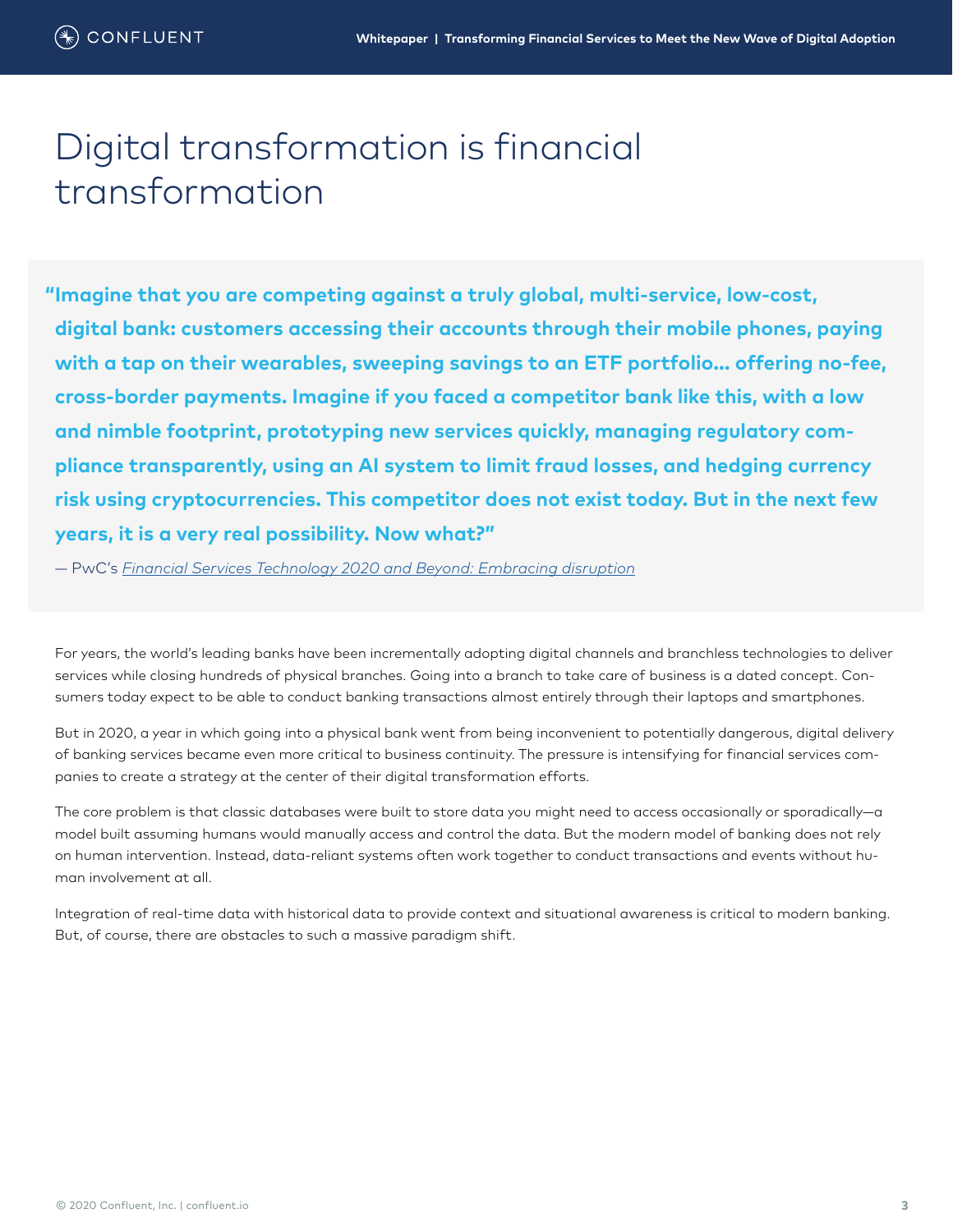# <span id="page-3-0"></span>Biggest obstacles to digital transformation

The danger with so much technology potential is that companies end up managing a lot of disconnected software and platforms. Data becomes profuse but siloed, often held in static repositories where it's difficult to connect to real-time events and transactions.

Before moving to implement a drastic digital paradigm shift, a good preliminary step is to recognize the obstacles you have in getting there. There are a few challenges that can derail a financial services provider's digital transformation journey.

- 1. Sticking to legacy technologies: structures, and ways of doing things while implementing new ones is often the downfall of organizations that seek to transform—but are afraid to change too much.
- 2. Starting the digital transformation journey blindly: A digital innovation program takes longer than six months. It demands a sustained management effort over a longer period of time. Adding unnecessary technology during the initial phase can kill the whole process of delivering a meaningful change. Project fatigue can thwart your long-term chances of success with digital initiatives.
- 3. The infrastructure challenge: A typical large firm uses several technologies like cloud, AI, APIs, and streaming analytics. A scalable modern infrastructure is key to the success of digital initiatives.

But more than anything, the biggest challenge financial services companies face when trying to re-architect around digital transformation is integration. Typically, large organizations use multiple technologies, like messaging, ESBs (Enterprise Service Bus), SOA architectures, APIs, and other complex back-end systems. All these systems need to transfer information to and from each other either directly or through third-party apps, APIs, and solutions.

For most modern digital initiatives, which require working with real-time data at scale, these existing integration technologies simply don't cut it. Without event streaming to process and enrich real-time data, you can only get so far.

To support true digital transformation and rise to the level of consumer adoption today, data architecture must be rethought. Instead of siloed data mostly useful for isolated batch processing, true fintechs enable a platform paradigm of centralized data that enables event streaming, spanning on-premises and multi-cloud environments. This gives them the ability to deliver contextual, event-driven applications and leverage multiple, diverse sources of data to create intelligent, real-time applications that can mix past events (historical data, or context) with current events.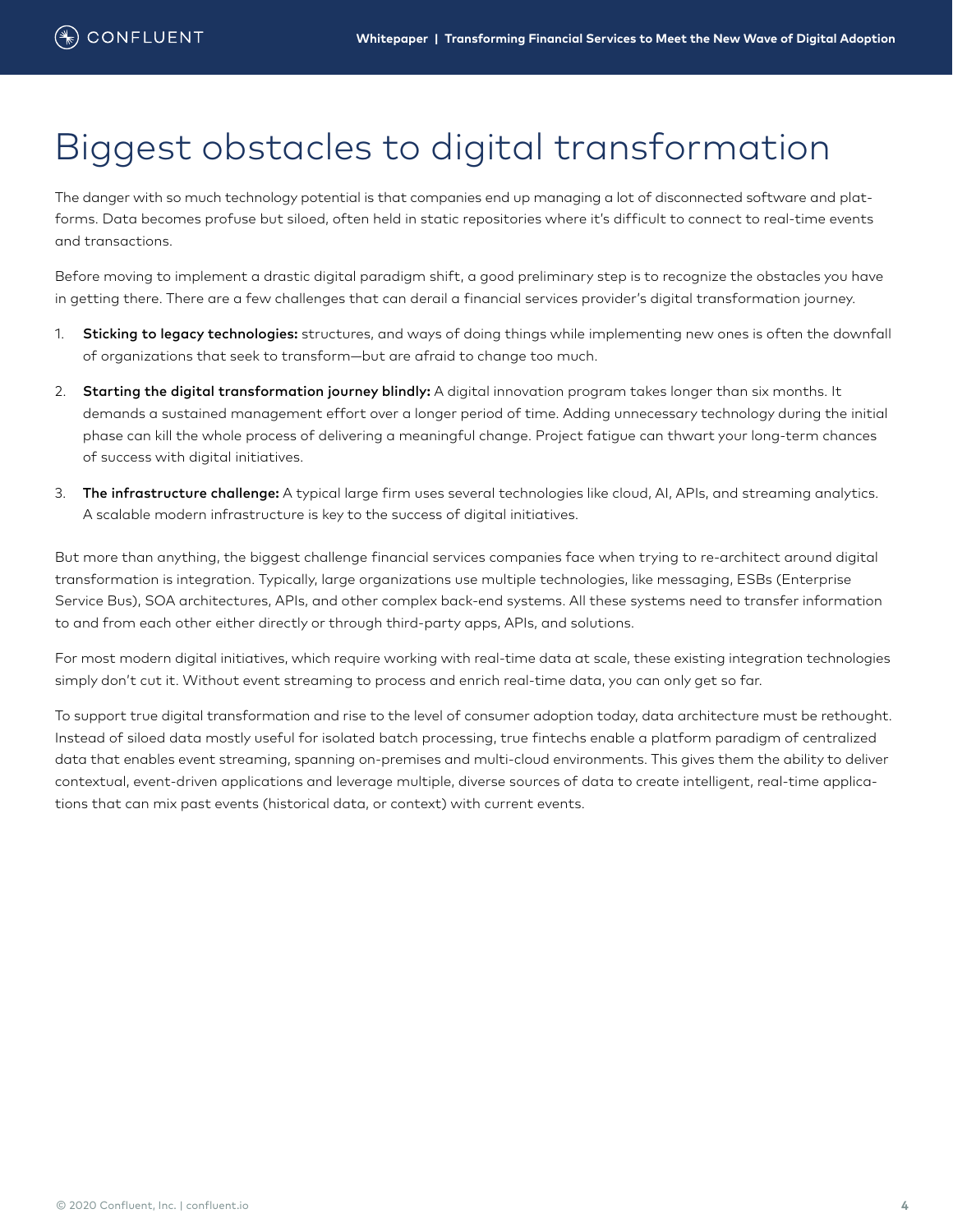# <span id="page-4-0"></span>Where to begin optimizing your data architecture to support ongoing transformation

Rethinking your data architecture might sound like a profound change—and it is. To be able to "think big" in fintech is critical to staying competitive on the spectrum of digital transformation. On the other hand, you also have to be willing to start small, which is why many organizations pace their conversion to digital transformation in a methodical way.

Every company takes a different path to digital transformation based on its existing digital maturity. [Gartner](https://www.gartner.com/smarterwithgartner/the-5-digital-transformation-identities-of-financial-services-organizations/) categorizes financial services firms that go through digital transformation into five clusters.



#### Fintech's digital transformation maturity model

There is no shortage of stories of financial services institutions on the path of digital transformation. After the outbreak of the COVID-19 pandemic, the U.S. Atlantic Union Bank used a SaaS app to disburse \$1.4B in the U.S. government's loans to 6,500 businesses.

In the [State Of Digital Transformation In Financial Services, 2020](https://www.fintechfutures.com/files/2020/05/The-State-Of-Digital-Transformation-In-Financial-Services-2020.pdf), Forrester identified where financial services organizations are currently investing their money. The top three areas of technology are software-as-a-service (SaaS), infrastructure-as-a-service (IaaS), and platform-as-a-service (PaaS). Other areas of investment include business intelligence technology, data and analytics software, security and privacy technologies, mobile applications, business-process-as-a-service, workforce enablement software, customer engagement software, and insights services.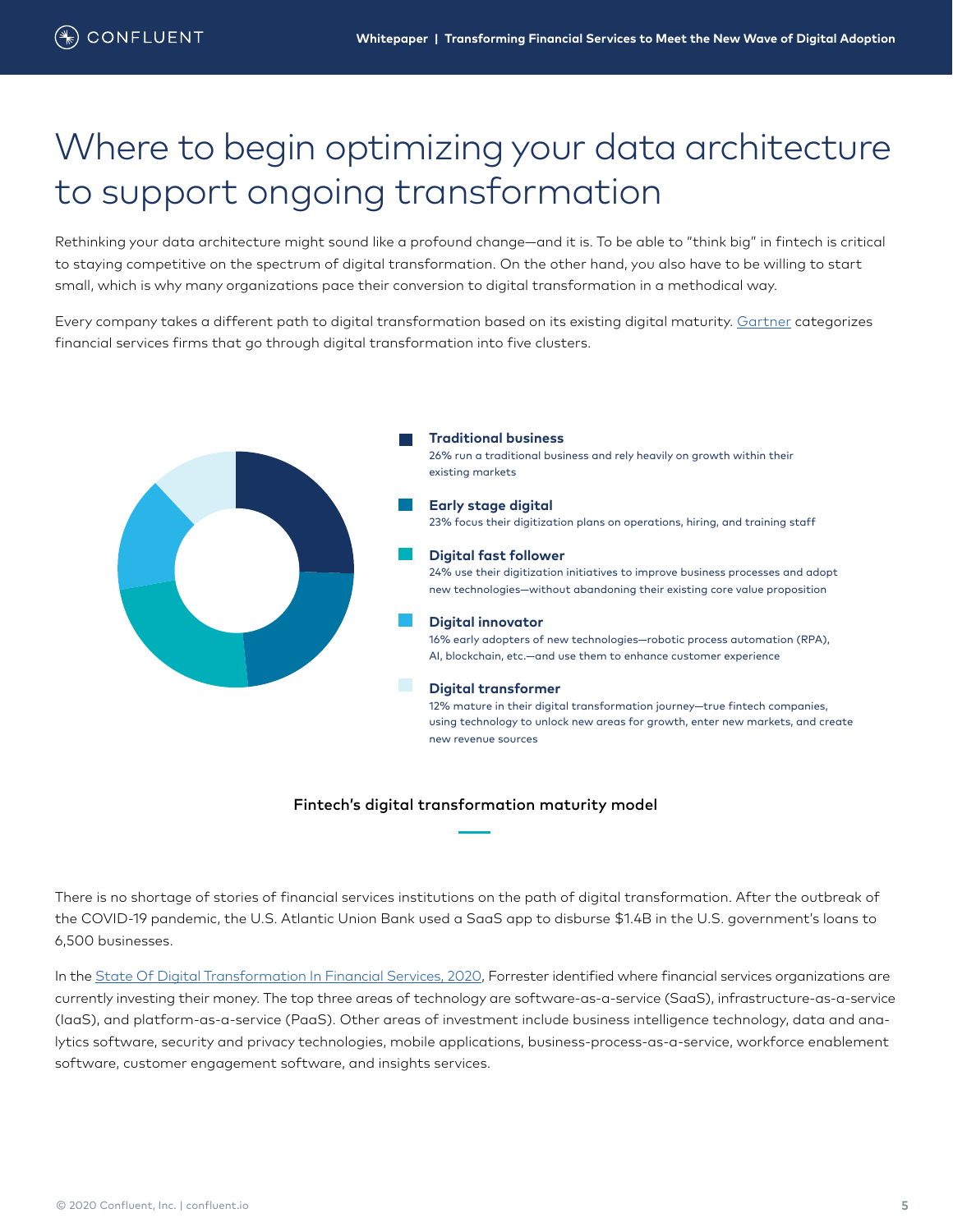### <span id="page-5-0"></span>Use cases

A single use case is the best place to begin implementing modern technologies for digital transformation—a major commitment of time and money for any bank. At Confluent, as we have partnered with large financial services companies such as Euronext, BRI, and RBC, we've begun to identify the top use cases that can help fintech firms kickstart their transformation.



#### **Customer 360°**

The best place to start envisioning your digital initiatives is with your customer journey. A distributed data streaming [platform](https://www.confluent.io/customer-360) plays a vital role in obtaining a single source of truth about customers. Begin to pull relevant data in the following two areas in order to gain useful insights:

- Customer behavior: Data from mobile apps, ATMs, your call center, your website, and even your physical branches. Tracking data in real time will help you analyze customer behavior to see where a use case might improve customer experience.
- Core banking systems: Payments, wealth management, retail events, wholesale events, and trade and market data all contain a treasure trove of useful information that banks can pair up with new forms of data.

However, it's important that your data processing platform allows low-latency performance and renders the ability to consolidate different streams into a single view of customers and business. Without that capability, comparing data from different sources is next to impossible.

### **Fraud detection**

Banks need to have a centralized source for real-time data to detect and prevent fraud attempts, especially with growth in the number of customers using online banking. That's where event streaming platforms like Confluent, built on [Apache Kafka®](https://www.confluent.io/use-case/fraud-detection/), can help a bank to become an event-driven enterprise. It increases a bank's ability to process and analyze fraud attempts in real time.

Some common use cases you can roll out by using an event streaming data platform include anti-money laundering (AML), payments fraud detection, internal theft, and identity theft protection.



#### **Mainframe offloading**

If most of your financial services firm's data resides in the mainframe, there's a significant opportunity to save money and time for data analysis. You can use event [streaming data engines](https://www.confluent.io/online-talks/offloading-and-replacement-with-apache-kafka/#:~:text=Mainframe%20offloading%20with%20Apache%20Kafka,data%20warehouses%20and%20search%20indexes.) (like Kafka) to process the data faster and cheaper rather than offloading it to the mainframe for batch processing. The ultimate goal can be to replace the mainframe with new applications using in-memory processing and analytics.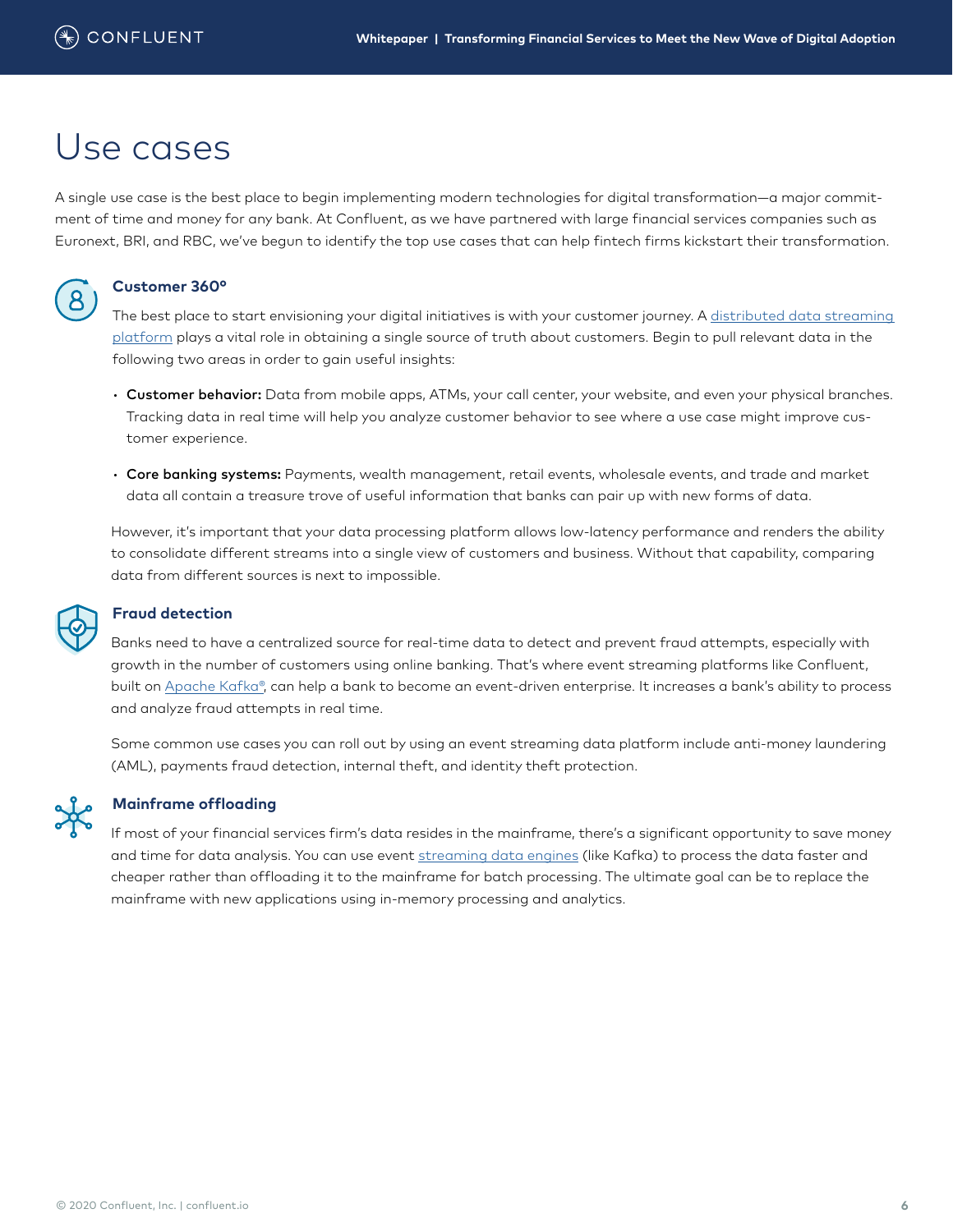### <span id="page-6-0"></span>Thinking bigger in fintech

If you're only comparing yourself to what's out there right now, you're missing the very real threat of rapid fintech innovation by your competitors. True digital transformers are not just financial companies but financial technology, or *fintech*, companies.

In addition to what's already happening in financial services today, [Forrester](https://www.fintechfutures.com/files/2020/05/The-State-Of-Digital-Transformation-In-Financial-Services-2020.pdf) has identified the top emerging technologies that hold powerful potential for financial services as an industry. Here's why event streaming is so integral to many of these.

|                                                                                                                                                                                                                                                                                                                                                                   | <b>WHY EVENT STREAMING MATTERS</b>                                                                                                                                                                                                                                                                                                                                                                                                                                                         |
|-------------------------------------------------------------------------------------------------------------------------------------------------------------------------------------------------------------------------------------------------------------------------------------------------------------------------------------------------------------------|--------------------------------------------------------------------------------------------------------------------------------------------------------------------------------------------------------------------------------------------------------------------------------------------------------------------------------------------------------------------------------------------------------------------------------------------------------------------------------------------|
| • Al-enabled chatbots to respond to<br>Al, ML, and cognitive<br>computing<br>customer inquiries, answer transaction-<br>specific questions, and field customer<br>requests<br>• Al-enabled product recommendations<br>• AI/ML tools to detect transaction-<br>related fraud, risk management, equity<br>predictions, and regulatory compliance<br>after the fact. | To work effectively, AI, ML, and cognitive computing<br>require a stream of events, or data points, to feed<br>learning models. An event streaming platform<br>provides the ideal backbone on which the models<br>can operate, in real time, at scale, to offer excep-<br>tional automated customer experiences and drive<br>operational efficiencies. Real-time analysis is<br>critical in arenas like fraud detection, because the<br>aim is to detect an event as it's taking place-not |

### **77% of surveyed bankers termed AI to be the most innovative and disruptive technology in banking.** [\(The Economist\)](https://eiuperspectives.economist.com/financial-services/forging-new-frontiers-advanced-technologies-will-revolutionise-banking)

| <b>Internet of Things</b><br>(IoT)                | • IoT devices that connect, collect, and<br>share data to power payments<br>• Bluetooth beacons used to enable<br>mobile payments<br>• IoT-enabled security devices that allow<br>banks to see and control every device on<br>their network | Again, an event streaming platform provides the<br>ideal data architecture to connect the multiple<br>devices, offering real-time insights and actions. |
|---------------------------------------------------|---------------------------------------------------------------------------------------------------------------------------------------------------------------------------------------------------------------------------------------------|---------------------------------------------------------------------------------------------------------------------------------------------------------|
| <b>Robotic process</b><br><b>automation (RPA)</b> | Automate human activity and free up em-<br>ployees to perform more human, innovative,<br>value-add work in areas like:<br>• Customer service<br>• Claims processing<br>• Accounting<br>• Investing<br>• Productivity                        | Connecting multiple existing systems with new<br>events as they occur is a core feature of an event<br>streaming platform-key to supporting RPA.        |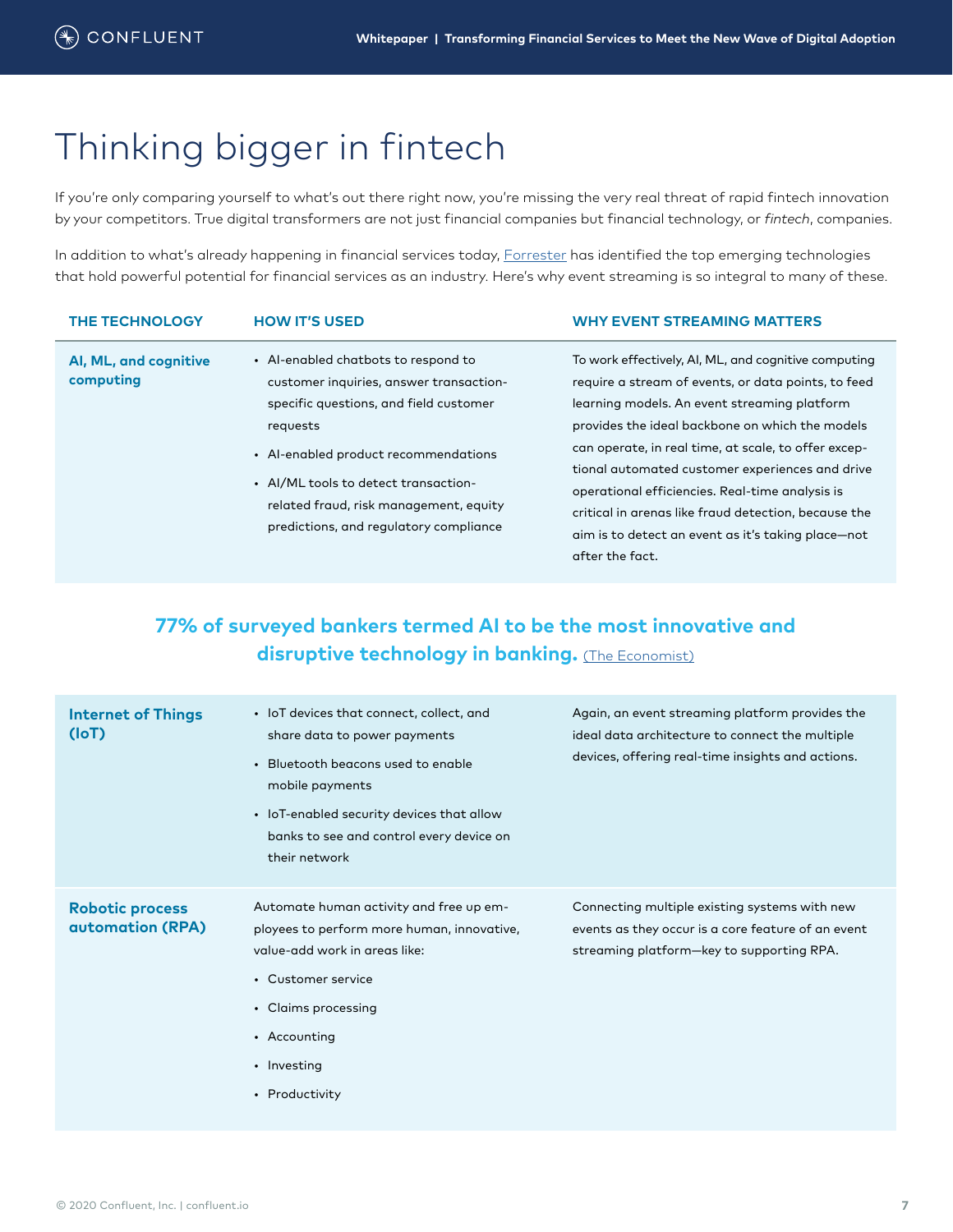### <span id="page-7-0"></span>Financial transformation success stories

Despite challenges, if you know where to begin your digital transformation journey, you can hit KPIs and achieve a healthy ROI rather quickly. Here are a handful of stories of financial services companies successfully maneuvering through digital transformation by putting in place strong data architecture and enabling event streaming to underlie all of their fintech efforts.

#### **Euronext builds a high-speed trading platform**

Euronext, the first pan-European stock exchange, operates a regulated securities market in Ireland and the UK. Euronext partnered with Confluent to build a new trading platform, Optiq®, with a backbone of event streaming based on Kafka. Optiq provides a tenfold increase in capacity and an average performance latency of as low as 15 microseconds for order round trip as well as for market data.

Reliability and scalability were top-of-mind concerns for Euronext when building out the trading platform. The performance requirements were stringent and the event streaming platform had to be able to ingest up to a million orders per second, with real-time latency in the millisecond range. Because entire markets at the heart of the European economy would rely on the stock exchange, the platform had to be built right the first time.

Euronext is now running the Optiq trading platform, with its persistence layer built on Confluent Platform, live in production on all its cash markets.

[Read the full customer story](https://www.confluent.io/customers/euronext/)

### Bank Rakyat Indonesia's hybrid digital transformation

### **RIBANK BRI**

Bank Rakyat Indonesia [\(BRI](https://www.cio.com/article/3406761/how-bank-bri-is-accelerating-financial-inclusion-in-indonesia.html)), Indonesia's biggest bank, with a market cap of \$35B, used a threepronged digital strategy to offer "faster, cheaper, and better" financial services to 75 million customers.

BRI used real-time analytics across all digital initiatives and relied on Confluent Platform to switch to an [event-driven IT](https://www.confluent.io/customers/bri/)  [infrastructure](https://www.confluent.io/customers/bri/). As a result, BRI was able to launch an ISO-certified open API, several mobile apps, cloud-based platforms, and web apps catering to the needs of multiple customer segments—all within just a couple of years, thanks to the modern IT infrastructure powering these digital innovation projects.

As part of its digital transformation, BRI put in place:

#### **Big data analytics**

Within its core banking operations, BRI leveraged analytics, powered by Confluent Platform, to deliver real-time credit scoring, fraud detection, and merchant assessment services. By shifting its analytics engine to process real-time data, the bank was able to detect fraud attempts in real time and predict loan defaults by applying natural language processing. [Read the full customer story](https://www.confluent.io/customers/bri/)

#### **A digital lending Paas app**

The Pinang app is a digital lending PaaS by Bank BRI Agro. Using Confluent's real-time data processing engine to process digital verification/e-KYC, instant scoring, and digital signatures, BRI's payroll customers apply for loans digitally, eliminating the need to involve loan officers. [Read the full customer story](https://cdn.confluent.io/wp-content/uploads/BRI.pdf?_ga=2.43462055.382456779.1594122132-2026439934.1592459816)

#### **An end-to-end lending app**

BRISpot enables BRI's loan officers to carry out end-to-end lending processes. 28,000 micro loan officers have used BRISpot for the loan underwriting process. The use of the mobile app reduced BRI's loan application turnaround time from two weeks to an average of two days.

#### **Branchless banking**

BRILink Agent is a branchless banking service that helped BRI recruit a nationwide network of "branchless agents" to reach rural customers.

#### **An open API**

BRI also opened up its API for front-end partners to develop services/ products for payments, corporate wallet, and credit scoring.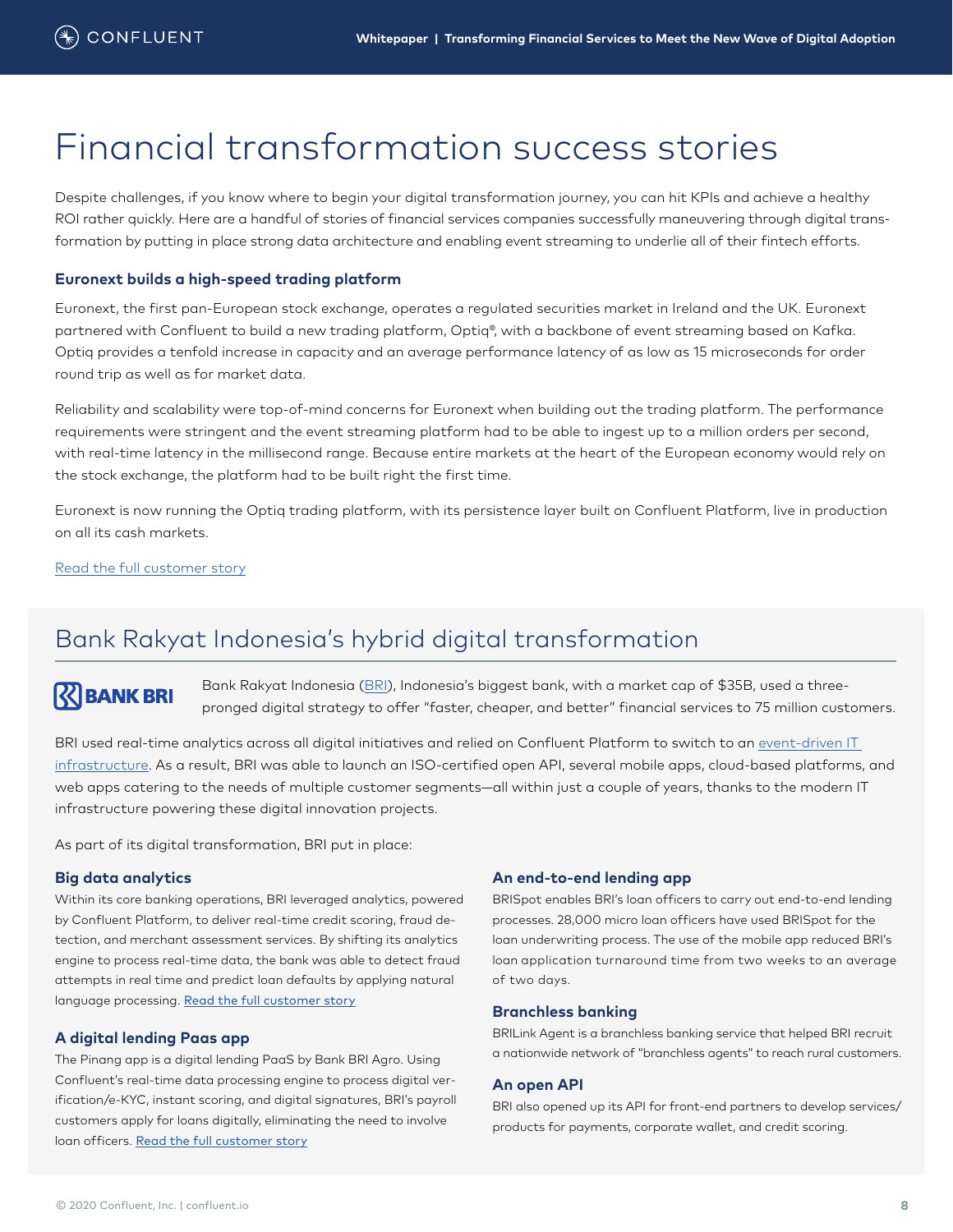### <span id="page-8-0"></span>RBC uses event streaming to be data-driven



Canada's biggest bank and among the largest in the world, Royal Bank of Canada (RBC) has a diversified business model and a focus on innovation. Above all, though, the mission is providing exceptional experiences to 16M clients in Canada, the U.S., and 35 other countries. As part of its digital transformation, RBC built a real-time, scalable, event-driven data architecture to support the proliferation of cloud, ML, and AI initiatives.

The bank had a history of complex accumulated assets, with a data landscape that existed across lines of business. Regulation, security, and the need for auditing often led to elevated data scrutiny. To maximize the value of data without introducing risk, RBC needed to move its data from a legacy mainframe-based architecture into a much more nimble, accessible data paradigm.

Here's how they built an open source event streaming platform:

### **Assets moved to a cloud-native microservices architecture**

Without having to rewrite systems of record, RBC moved accumulated assets to a cloud-native architecture that enabled the bank to slice large, monolithic applications into small, agile components with real-time data synchronization.

#### **Functionality built with event processors**

RBC then built new functionality with event processors rather than a database or extract, transform, and load (ETL) patterns. This was a more flexible method that did not require rewriting the entire system.

#### **Extracted insights**

Business teams were now able to perform quick data discovery and analysis for data-driven insights. These insights span transactions, decision support, and interactions in real time.

#### **Decoupling**

RBC can decouple everything to increase the speed of innovation and create new flows without impacting current operational systems, which is empowered by Confluent Platform's ability to orchestrate complex business flows.

[Read the full customer story](https://www.confluent.io/customers/rbc/)

# Confluent's role in fintech's evolution

Every financial company is quickly [becoming a fintech company](https://www.confluent.io/blog/every-company-is-becoming-software/) as it builds out whole parts of the business in code. This has led software teams to modernize their data storage methods and move away from end-of-the-day batch processing toward real-time event and stream processing.

Before true financial transformation can occur, there is an important foundation that must first be laid: centralized data that can be used for real-time event streaming. On the roadmap of financial transformation, event streaming should be a top-tier strategic initiative for financial services companies. When used as an enterprise-wide platform, event streaming can truly act as the central nervous system of a business. But event streaming requires a rethinking of data architecture.

Confluent enables our [fintech customers](https://www.confluent.io/customers) to use real-time data processing to quickly roll out new apps, IT infrastructure, and services while always providing the best digital customer experiences. In addition to the stories highlighted in this paper, Confluent has partnered with several other large-scale financial services firms to help them digitally transform their operations.

At the heart of digital transformation is real-time data. Your organization must respond in real time to every customer experience transaction, sale, and market movement in order to stay competitive. Want to learn more? Talk to us about how we've helped financial institutions like Capital One and RBC transform how they capture, process, and use real-time events to power their businesses.